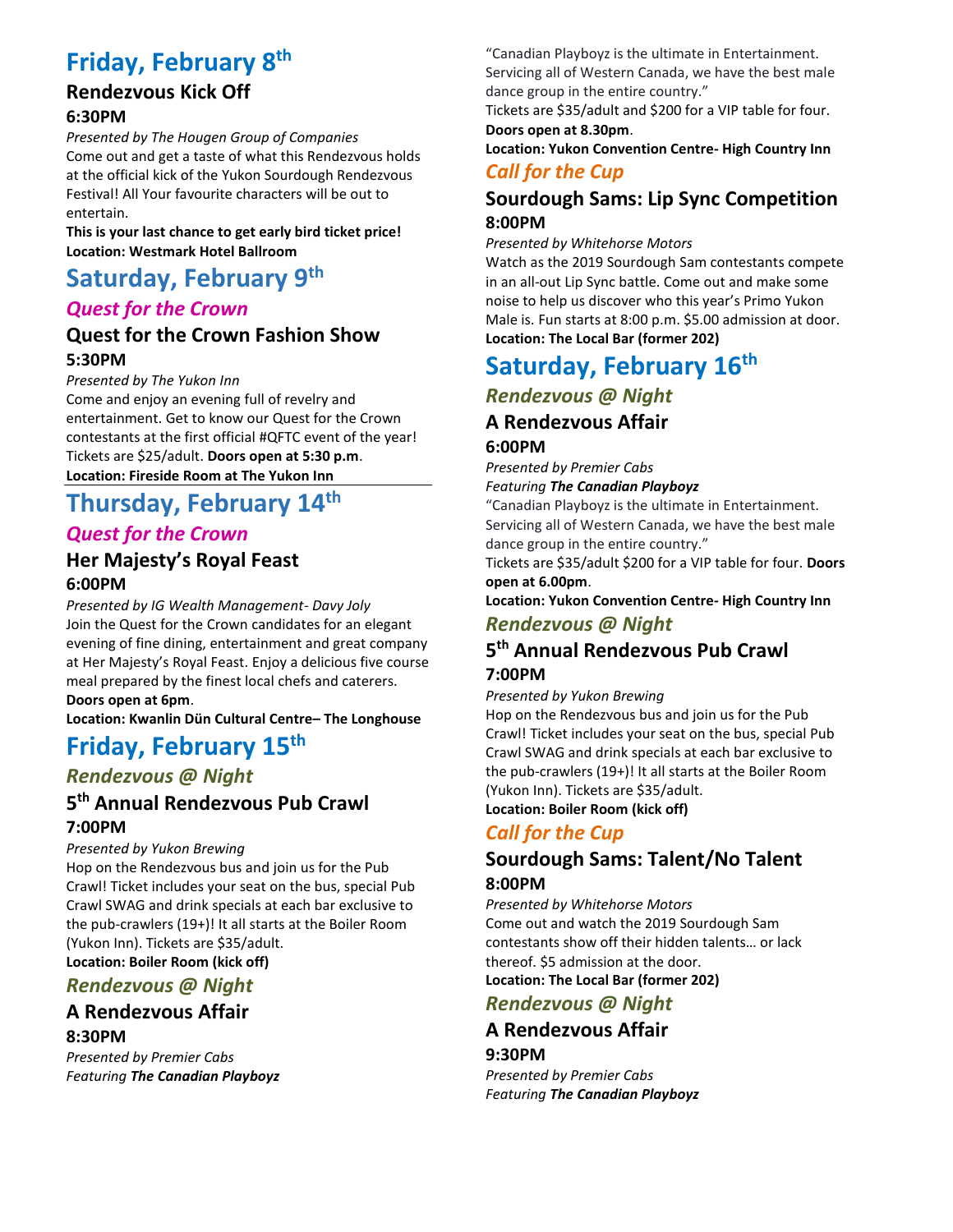"Canadian Playboyz is the ultimate in Entertainment. Servicing all of Western Canada, we have the best male dance group in the entire country."

Tickets are \$35/adult and \$200 for a VIP table for four. **Doors open at 9.30pm**.

**Location: Yukon Convention Centre- High Country Inn**

## **Sunday, February 17th**

## *Rendezvous Quest for the Crown*

## **Quest for the Crown Tea and Luncheon 11:00AM**

*Presented by Klondike Cakes*

Join us for a lovely afternoon of traditional tea a buffet lunch and delicious desserts in the company of the lovely Quest for the Crown candidates. **Doors open at 11:00AM**. Tickets: \$35/adult.

**Location: Westmark Whitehorse - Ballroom**

## *Call for the Cup*

## **Sourdough Sams: Bare 'N Boot 8:00PM**

## *Presented by Whitehorse Motors*

If their style didn't work to win over the ladies, maybe a striptease will? Come out and watch the 2019 Sam contestants get bare 'n their boots. \$5.00 admission at the door. **Location: The Local Bar (former 202)**

# **Tuesday, February 19th**

## *Rendezvous @ Night*

## **Strength and Style Night #1**

### **7:30 PM**

### *Presented by:*

Got a Sweet Tattoo? Come on out to our annual "Strength" and Style Competition and help us find who has it going on in the North. Night one is all about TATTOOS! \$10.00 registration fee to compete. To register in any of the categories head to yukonrendezvous.com. \$5.00 admission at the door. **Location: Town and Mountain Hotel - Towne Club**

# **Wednesday, February 20th**

## **2019 Superstar! Competition 7:00 PM**

### *Presented by Yukon Energy*

Cheer on talented Yukoners as they vie for the top prize in the competition! This year will once again feature special performances from former Superstar performers as well as an Audience Choice Award! Tickets are \$30 per person and are available at the Yukon Arts Centre Box Office or at *yukontickets.com*

### **Location: Yukon Arts Centre**

## *Rendezvous @ Night*

## **Strength and Style Night #2 7:30 PM**

## *Presented by*

Do you have the hairiest of Hairy Legs or an epic beard? Come on out to our annual "Strength" and Style Competition and help us find who takes out the hairiest categories. \$10.00 registration fee to compete. To register in any of the categories head to yukonrendezvous.com. \$5.00 admission at the door. **Location: Town and Mountain Hotel - Towne Club**

# **Thursday, February 21st**

## **Dereen Hildebrand Business Decor Challenge Judging 10:00AM to 3:00PM**

*Presented by Klondike Business Solutions* Which local business has the most Rendezvous Spirit? Find out as local business paint and decorate to compete in a number of different categories. For more information or registration visit yukonrendezvous.com **Location: Whitehorse**

### **Rendezvous Fiddle Show 7:00 PM**

## *Presented by Whitehorse Toyota*

A Canadian and US National fiddle champion, Shane Cook is a master of the Canadian old-time fiddle tradition. Noted by The Canadian Fiddlers' Hall of Fame as one of the "finest fiddlers in the world today," Cook captivates audiences with technically thrilling and adventurous performances. Shane is a graduate of Western University and resides in London, Ontario. Tickets are \$35.00 and available at the Yukon Arts Centre Box Office or at *yukontickets.com*

**Location: Yukon Arts Centre**

## *Call for the Cup*

## **Sourdough Sams: Sam Can Dance 8:00 PM**

*Presented by Whitehorse Motors* Sam can dance! Watch your favorite Sourdough Sam bust out his signature dance moves! Or, maybe not… \$5.00 admission at the door.

**Location: The Local Bar (former 202)**

# **Friday, February 22nd**

## **Rendezvous Opening Parade 10:00 AM**

*Presented by Real Canadian Superstore* Featuring Rendezvous character floats with highlights from the past! (Parade entries should converge at 9:00am for judging.) Register online at yukonredezvous.com **Location: Main and 6th Avenue**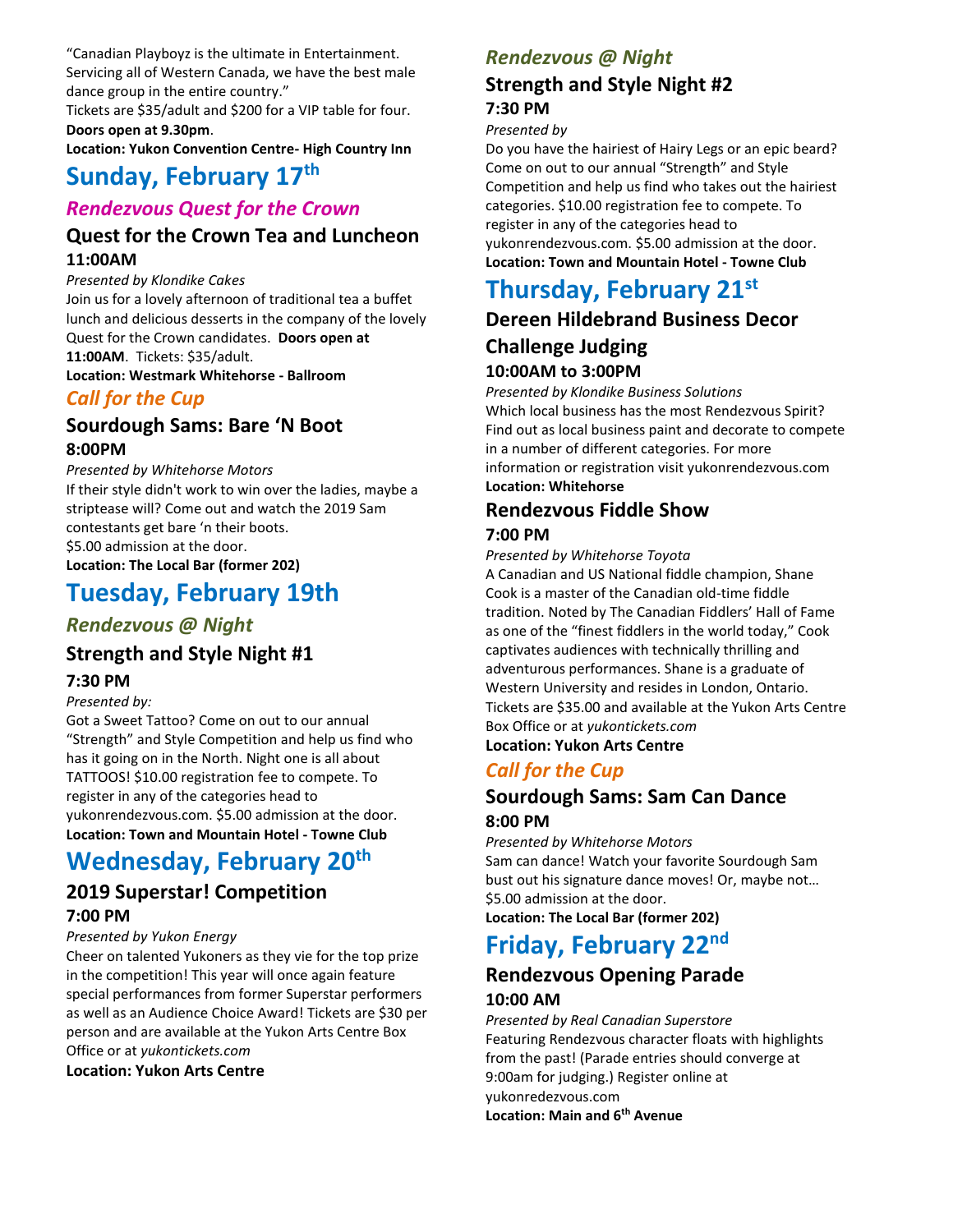## **Main Performance Stage**

### **11:00 AM - 4:00 PM**

*Presented by Klondike Motors, Northerm Windows & Doors*

FREE for all to attend! Entertainment includes The 2019 YSR Air North Cancan Line, Snowshoe Shufflers, the Northern Lights School of Dance Junior Can Can Line and much more! Full listing and times available at *yukonrendezvous.com*

### **Location: Kwanlin Dun Cultural Centre- The Longhouse KIDSFEST!**

## **11:00 AM - 5:00 PM**

### *Presented by The Boys and Girls Clubs of Yukon and Castle Rock Enterprises*

KidsFest is an exciting weekend long event full of entertainment and activities designed for Yukon Children and Yukon Youth to participate in FREE of charge. Activities include: dog sledding (courtesy of Muktuk Adventures), Minute-to-win-it games, and snow creature building, colouring and special guest performers! KidsFest is FREE and most importantly FUN! **Location:Kwanlin Dun Cultural Centre- KIDSFEST Tent and Multipurpose Room**

## **Dog Sled Workshop and Rides 10:00 AM - 1:00 PM**

*Presented by Muktuk Adventures* 

For kids aged 5- 11, come take a dog sled ride and enjoy a true northern experience, sign up in person at the Kids Fest Tent.(first come first serve)

# **Location: KIDSFEST Tent, Kwanlin Dun Cultural Centre**

## **YSR Cultural Craft Fair**

### **11:00 AM - 5:00 PM**

*Presented by RBC Royal Bank and RBC Dominion Securities* 

Browse some of the best crafts the Yukon has to offer all weekend long! 2019 vendors: Lauries Yukon Designs; Bunny's Custom Crafts; Lena Moon; Starlene's Handmade Slippers; The Boreal Bath Bombshell; JJ Designs & Fabrications; Atlin Mountain Coffee Roasters; Association Franco-Yukonnaise; Indiglow by Bee Smyth; Northern Fox Canvases; Wildcrafter Skin Care; Mongolian Yak Down Products

### **Location: Kwanlin Dun Cultural Centre- Artist Studio and Lobby**

# **North of Ordinary Media Photobooth**

## **11:00 AM - 5:00 PM**

*Presented by North of Ordinary Media* Come and get a snap at this year's Rendezvous photobooth with your favourite Rendezvous Characters! (Schedule of characters will be posted at the festival) **Location: Kwanlin Dun Cultural Centre- Elders Lounge**

## **Mr Charlton's Rendezvous Candy Emporium**

### **11:00 AM - 5:00 PM**

Mr Charlton is back serving up his favourite treats at the Candy Emporium this year! Cotton candy, popcorn and more! All funds raised go towards free family friendly festival programming.

**Location: Kwanlin Dun Cultural Centre- Multipurpose Room**

# **Whipsaw Challenge**

## **12:00PM**

*Presented by The United Brotherhood of Carpenters Local 2499* 

Friendships will be tested as teams of 2 had to work hard to accomplish this wearisome work. Put your muscle to the test and let's get down to sawing!

**Location: Kwanlin Dun Cultural Centre- Parking Lot**

## **Rendezvous Royal Bout**

## **11:30AM to 1:00PM**

*Presented by North Star Mini-Storage Organised by The Company of the White Wolf* The Company of the White Wolf, Yukon Medieval Combat Group is pleased to host The Royal Bout. Come enjoy this amazing spectacle of martial display as we find out who will win the honour of being Her Majesty's Royal Guard.

## **Location: CKRW Snowpad (beside Lumel Studios) Rendezvous Fiddle Show (Matinee) 1:00 PM**

*Presented by Whitehorse Toyota* 

A Canadian and US National fiddle champion, Shane Cook is a master of the Canadian old-time fiddle tradition. Noted by The Canadian Fiddlers' Hall of Fame as one of the "finest fiddlers in the world today," Cook captivates audiences with technically thrilling and adventurous performances. Shane is a graduate of Western University and resides in London, Ontario. Tickets are \$30.00 and available at the Yukon Arts Centre Box Office or at *yukontickets.com* **Location: Yukon Arts Centre**

## *Quest for the Crown*

## **Quest for the Crown Traditional Events 1:00 PM to 2:30PM**

*Presented by Stantec*

Check out our 2019 Quest for the Crown candidates as they entertain the crowd while Axe Throwing, Chainsaw Chucking and Log Tossing!

**Location: CKRW Snowpad (beside Lumel Studios)**

## **Grad Challenge - Traditional Events 3:00 PM**

### *Presented by Canadian Tire*

Cheer on our high school grad classes as they compete for prize money! Traditional events include: Bed Races,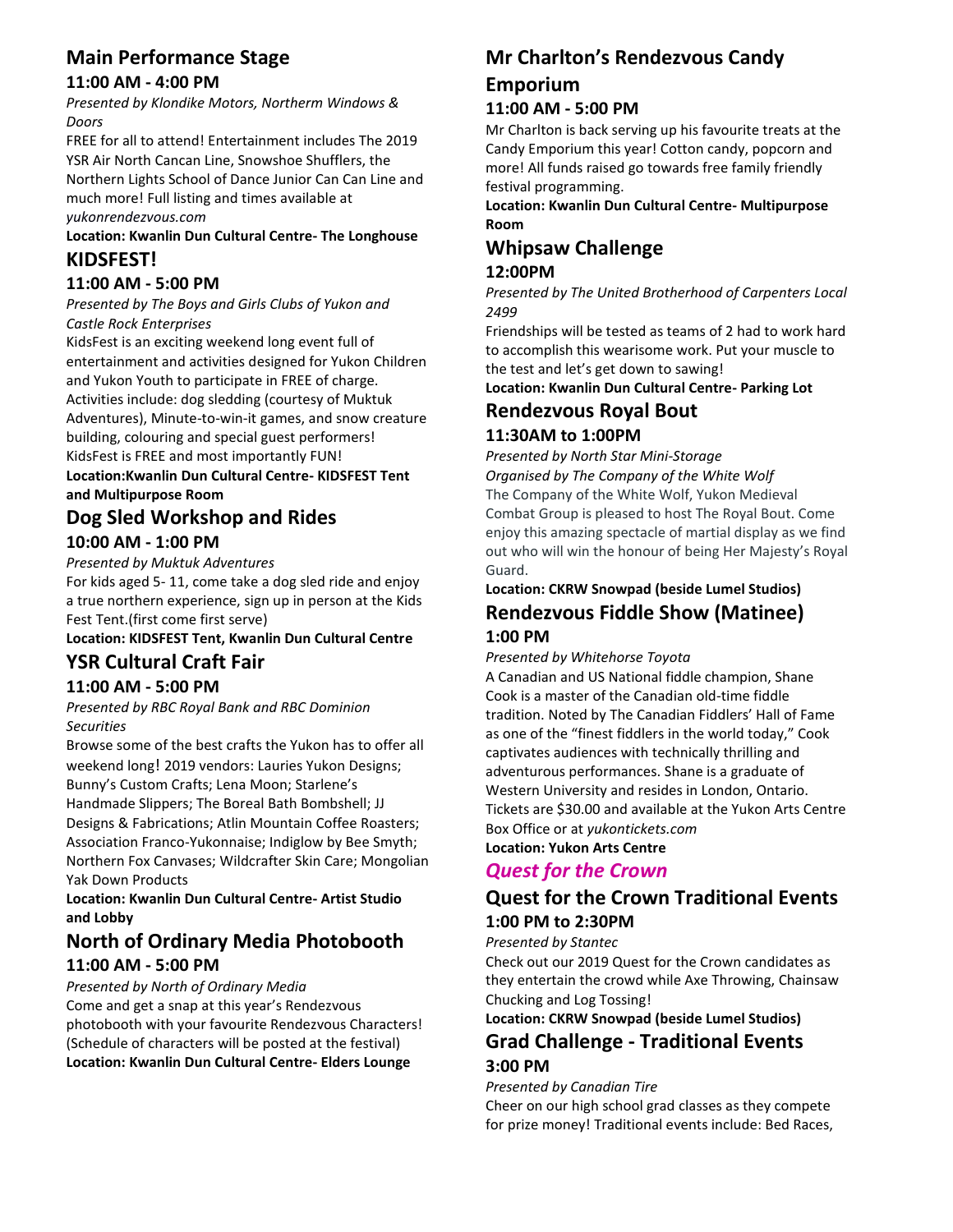Partner Pack, Axe Throw, Chainsaw Chuck, Smoosh-Boarding and Log Toss.

## **Location: CKRW Snowpad (beside Lumel Studios) Military Meet & Greet (private event)**

### **6:00pm** *Presented by Westmark Whitehorse*

Military personal are invited to meet and greet and experience some Yukon Rendezvous Hospitality **Location: The Westmark Hotel– Ballroom** 

## *Rendezvous @ Night*

## **Ultimate Lip Sync Battle 8:00PM**

### *Presented by Apex Energy Services*

YES! Yukon's Ultimate Lip Sync Battle is back for 2019! Come watch as the contenders from our three qualifying rounds compete in an all-out lip sync battle to see who the BEST in the Yukon lip sync scene is. Up to \$1500 in prize money! **Doors open at 8pm** Tickets are \$25. **Location: Kwanlin Dün Cultural Centre – The Longhouse** 

# **Saturday, February 23rd**

### **Main Performance Stage 10:00 AM - 4:00 PM**

*Presented by Klondike Motors, Northerm Windows & Doors*

FREE for all to attend! Entertainment includes The 2019 YSR Air North Cancan Line, Snowshoe Shufflers, the Northern Lights School of Dance Junior Can Can Line and much more! Full listing and times available at *yukonrendezvous.com*

### **Location: Kwanlin Dün Cultural Centre – The Longhouse KIDSFEST!**

## **10:00 AM - 5:00 PM**

*Presented by The Boys and Girls Clubs of Yukon and Castle Rock Enterprises*

KidsFest is an exciting weekend long event full of entertainment and activities designed for Yukon Children and Yukon Youth to participate in FREE of charge.

Activities include: dog sledding, Minute-to-win-it games, and snow creature building, carving and colouring and special guest performers!

**Location: Kwanlin Dün Cultural Centre- KIDSFEST Tent and Multipurpose Room**

## **YSR Cultural Craft Fair**

## **10:00 AM to 5:00 PM**

*Presented by RBC Royal Bank and RBC Dominion Securities* 

Browse some of the best crafts the Yukon has to offer all weekend long! 2019 vendors: Lauries Yukon Designs; Bunny's Custom Crafts; Lena Moon; Starlene's Handmade Slippers; The Boreal Bath Bombshell; JJ Designs & Fabrications; Atlin Mountain Coffee Roasters; Association Franco-Yukonnaise; Indiglow by Bee

Smyth;Northern Fox Canvases; Wildcrafter Skin Care;

Mongolian Yak Down Products

**Location: Kwanlin Dün Cultural Centre- The Artist Studio and Lobby**

## **North of Ordinary Media Photobooth 10:00 AM to 5:00 PM**

*Presented by North of Ordinary Media* Come and get a snap at this year's Rendezvous photobooth with your favourite Rendezvous Characters! (Schedule of characters will be posted at the festival) **Location: Kwanlin Dün Cultural Centre- Elders Lounge**

## **Mr Charlton's Rendezvous Candy**

# **Emporium**

## **10:00 AM to 5:00 PM**

Mr Charlton is back serving up his favourite treats at the Candy Emporium this year! All funds raised go towards free family friendly festival programming.

**Location: Kwanlin Dun Cultural Centre- Multipurpose Room**

## *Mad(am) Trapper Contest*

### **10:00 AM to 5:00PM**

*Presented by Lumel Studios*

Who will be dubbed the athlete of all athletes?! Enter this competition and you will automatically compete in the five Mad(am) Trapper events. Scores are combined to find the ultimate athlete, plus you can win prizes for each of these events and the grand prize for the Mad(am) Trapper! Categories for men and women. Register online at yukonredezvous.com **Location: Festival Grounds**

## **Dog Sled Workshop and Rides 10:00 AM - 1:00 PM**

### *Presented by Muktuk Adventures*

For kids aged 5- 11, come take a dog sled ride and enjoy a true northern experience, sign up in person at the Kids Fest Tent.(first come first serve)

### **Location: KIDSFEST Tent, Kwanlin Dun Cultural Centre**

*Mad(am) Trapper Contest*

### **Swede Saw 10:00 AM - 12:00 PM**

*Presented by Builder's Supplyland*  How fast can you saw a log? Remember to pull, not push your way through this one!

### **Location: CKRW Snowpad (beside Lumel Studios)**

## *Mad(am) Trapper Contest*

## **Open Log Toss 12:00PM to 2:00PM**

*Presented by Wykes, Your Independent Grocer* Test your strength and see how far you can toss a log! Prize for top man and woman. Register directly at the snowpad, just \$2.00 per 3 attempts, winners to be announced Sunday afternoon.

**Location: CKRW Snowpad (beside Lumel Studios)**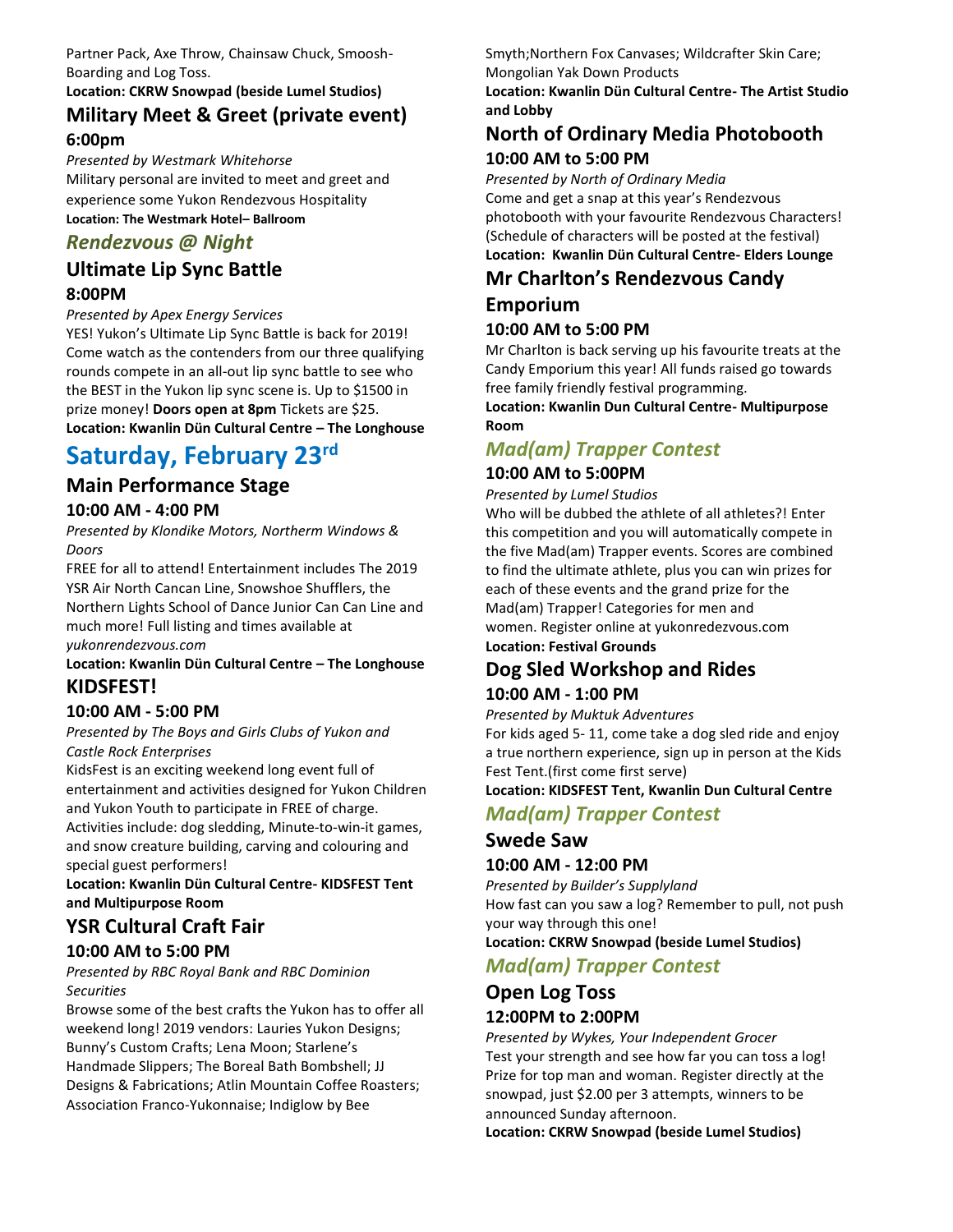## *Mad(am) Trapper Contest*

## **Open Chainsaw Chuck 12:00 PM to 2:00 PM**

### *Presented by Carstar*

This event is about physical strength and technique, but it can also help you to relieve your frustration on a busted chainsaw. Prizes awarded for the top man and woman! This event will be open for 3 hours! Register directly at the snowpad, just \$2.00 per 3 attempts, winners to be announced Sunday afternoon.

### **Location: CKRW Snowpad (beside Lumel Studios)**

## *Mad(am) Trapper Contest*

### **Open Axe Throw 2:00PM to 5:00PM**

*Presented by Jaytech Electric & Controls*

**Spectators: stay in the bleachers for this one!** This event features categories for men and women. This event will be open for 2 hours and again on Sunday morning! Register directly at the snowpad, just \$2.00 per 3 attempts, winners to be announced Sunday afternoon.

### **Location: CKRW Snowpad (beside Lumel Studios) M***ad(am) Trapper Contest*

## **Wood Split**

### **3:30PM to 5:00PM**

Brand new for the Mad(am) Trappers this year. Get your stopwatches ready and see how quick they can split their wood!

### **Location: Kwanlin Dun Cultural Centre- Tent Area (back of building)**

### **Pet Parade**

### **3:00 PM**

*Presented by Pet Store/ The Feed Junction* Dress your pet in their favourite outfit and come show them off at the Yukon Sourdough Rendezvous Pet Parade! Prizes awarded for best entries. Register online before Wednesday February 20th at yukonrendezvous.com

**Location: NVD Place (Old Canadian Tire)**

## **Dog Howling Contest**

### **following the pet parade**

*Presented by Bluewave Energy* 

Bring your furry friends down to the performance tent and have them sing and howl to compete for the title of best howler! Register online before Wednesday, February 20th at yukonrendezvous.com **Location: NVD Place (Old Canadian Tire)**

## **Grad Challenge (Minute-To-Win-It) 1:00 PM to 3:00PM**

### *Presented by Canadian Tire*

Come support as our high school graduating students compete in a variety of 60-second games that test different skills including speed, coordination and more…

### **Location: Kwanlin Dun Cultural Centre- Multipurpose Room**

## *Rendezvous Quest for the Crown*

## **Quest for the Crown Coronation Ball 6:00 PM**

*Presented by TA Firth & Son Ltd.* Be there to see the 2019 Rendezvous Queen and Court being selected and crowned. **Doors open at 6pm.**Tickets are \$25. **Location: Kwanlin Dün Cultural Centre– The Longhouse** 

## **Pyro Musical**

## **8:30PM**

*Presented by* 

*Produced by Warren Zakus and Kiara Adams* Witness a spectacular display of pyrotechnic art as the Yukon Pyro Crew facilitates a musical of epic proportion. Music broadcasted by CKRW.

**Location: Shipyards Park for best viewing** 

## *Call for the Cup*

**9:30 PM**

## **Sourdough Sams: Sam Knighting**

*Presented by Whitehorse Motors*

Who will be knighted Yukon's Primo Male? Come and see! Special appearances by the Snowshoe Shufflers, the 2019 YSR Air North Cancan Dancers and the new Queen and court! With all your YSR characters under one roof, you don't want to miss the most EPIC Sam show yet. Tickets are \$15.00 in advance or \$20.00 at the door.

**Location: Kwanlin Dün Cultural Centre – The Longhouse**

# **Sunday February 24th**

# **Main Performance Stage**

### **10:00 AM to 3:00PM**

*Presented by Klondike Motors, Northerm Windows & Doors*

FREE for all to attend! Entertainment includes The 2019 YSR Air North Cancan Line, Snowshoe Shufflers, the Northern Lights School of Dance Junior Can Can Line and much more! Full listing and times available at *yukonrendezvous.com*

### **Location: Kwanlin Dün Cultural Centre – The Longhouse KIDSFEST!**

### **10:00AM to 2:00PM**

*Presented by The Boys and Girls Clubs of Yukon and Castle Rock Enterprises*

KidsFest is an exciting weekend long event full of entertainment and activities designed for Yukon Children and Yukon Youth to participate in FREE of charge. Activities include: Minute-to-win-it games, snow creature building, colouring and special guest performers.

KidsFest is FREE and most importantly FUN!

**Location: Kwanlin Dün Cultural Centre- KIDSFEST Tent and Multipurpose Room**